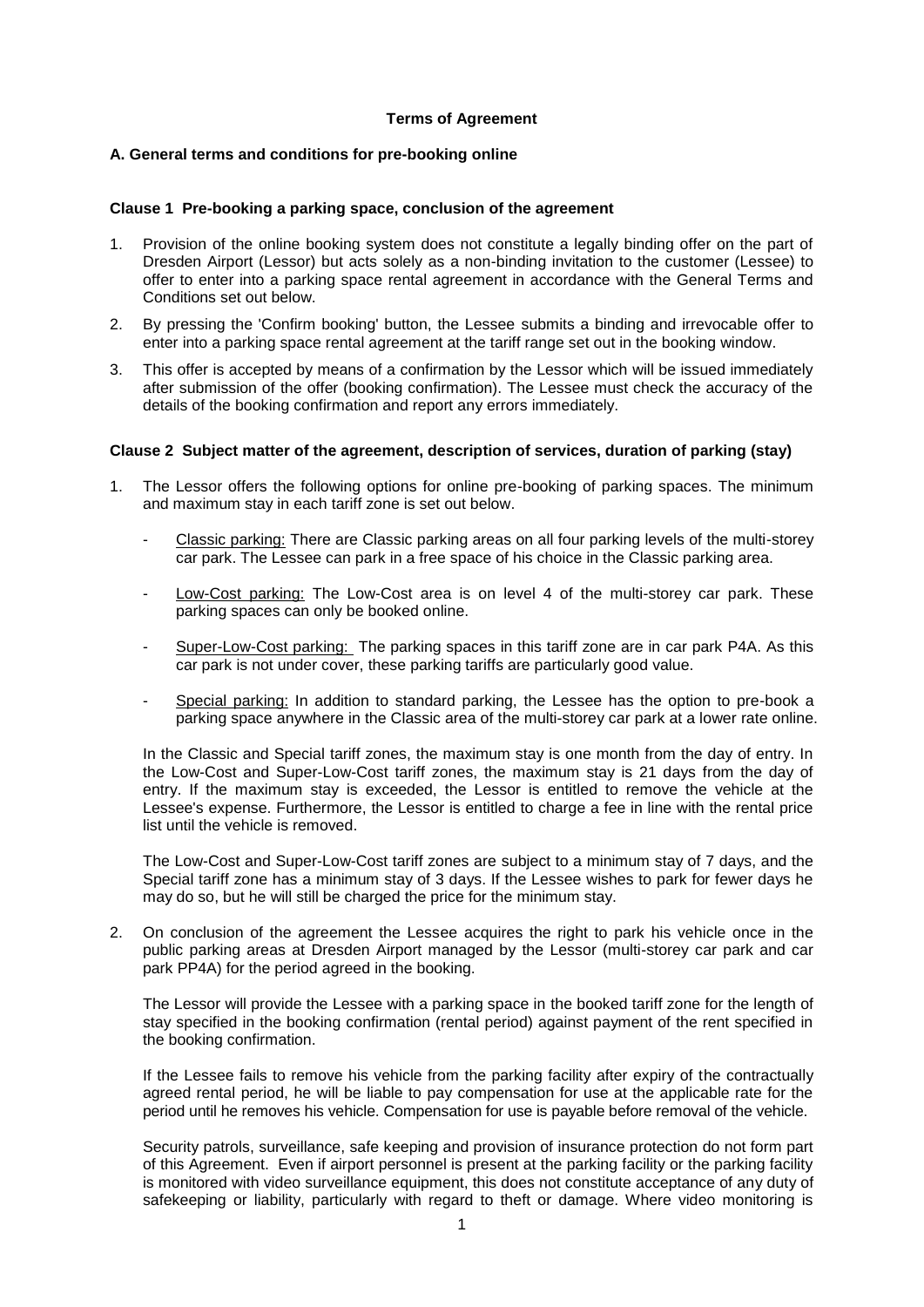provided, the responsible body within the meaning of the German Data Protection Act is Flughafen Dresden GmbH, Flughafenstrasse, 01109 Dresden, Germany.

- 3. The Lessee is not entitled to a specific parking space in the tariff zone agreed in the booking.
- 4. The Lessee may only park his vehicle **in the tariff zone specified in the booking confirmation.**
- 5. Only passenger vehicles licensed for road use may be parked in the parking facility. Entry or use of the facility with passenger vehicles that are not licensed for road use, passenger vehicles with trailers, other motor vehicles or motor cycles, bicycles, scooters, in-line skates, skateboards etc is not permitted. The maximum vehicle height is 2 m in height and the maximum length is 5.1 m. The maximum vehicle weight in the multi-storey car park is 2.5 t.

## **Clause 3 Prices, payment**

1. The services and prices confirmed with the booking apply.

The prices displayed at the time of booking only apply to pre-booking via the Dresden Airport car park booking system and apply exclusively for the booked period. All prices are subject to VAT at the rate applicable at the time.

- 2. The parking charge is payable immediately on conclusion of the rental agreement. If the Lessee does not use the rented parking space, the parking charge can only be refunded in accordance with the relevant statutory provisions applicable at the time. The parking charge cannot be reimbursed for any other reasons.
- 3. When using the online booking system, the parking charge must be paid at the time of booking by means of a credit card accepted by the airport (Visa, MasterCard) or by PayPal. Payment with a debit card accepted by the German payment systems can be made up to 7 weeks before the parking date. If the debit card payment cannot be made in the appropriate way, the booking will be cancelled unless the payment cannot be made for reasons for which the Lessor is responsible.
- 4. Until such time as the parking charge has been paid in full, the Lessor is entitled to withhold all services to be rendered by it under this agreement.
- 5. Bookings at the Classic or Super-Low-Cost tariffs are subject to an internet booking fee. This fee will be displayed in the correct amount during the booking process before the booking is confirmed.
- 6. The following applies to bookings for the Low-Cost areas: To obtain the Low-Cost tariff you have booked, you must park in one of the parking areas designated as Low-Cost parking. If you exceed your booked time, you will be charged at the Classic tariff zone rate.
- 7. It is not possible to pay the rental fee wholly or partly with a credit voucher.

#### **Clause 4 Withdrawal**

The Lessee may withdraw from the rental agreement before the agreed commencement date. This may only be done on the internet in the Lessee's login area under "My booking/Cancel". The validity of the withdrawal depends on the time of receipt of the withdrawal notice by the Lessor. The Lessee can withdraw free of charge up to 48 hours before commencement of the rental period. For later withdrawals the Lessor is entitled to charge a withdrawal fee as follows:

- up to 48 hours before commencement of rental period: no fee
- less than 48 hours before commencement of rental period: 100% of rental price

Note: If you cancel a booking made by debit card, your payment will be reimbursed within three weeks.

The Lessee is at liberty to provide evidence that the Lessor has not suffered a loss or that the loss suffered is lower than the agreed withdrawal fee.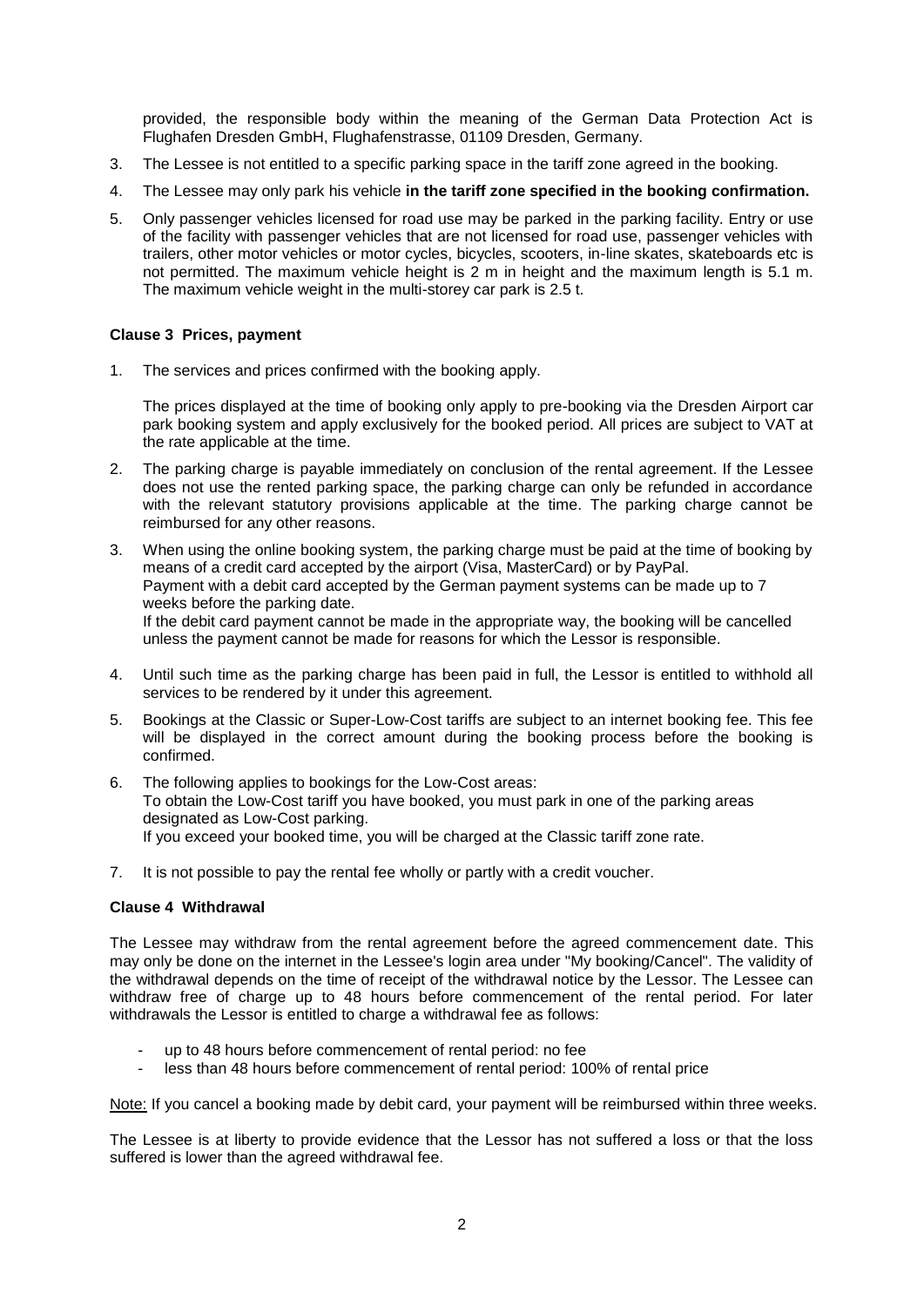## **Clause 5 Non-use of the service**

If the Lessee parks his vehicle in a lower category than that booked, no refund of the parking fee will be given. No refunds will be given for early termination of the agreement. Any parking days not used will lapse.

# **Clause 6 Data protection**

The operator's data protection provisions as published on the Dresden Airport website apply.

# **B. Conditions of parking for lessees**

## **Clause 1 Entry, exit**

To enter, hold the QR code sent to you in your booking confirmation (either printed out on paper or on your smartphone) up to the QR code scanner at the entrance barrier. As long as you enter the car park within your pre-booked time period, the scanner will recognise your booking and will issue an exit ticket for the period booked. Please take the exit ticket from the slot on the barrier. You can now enter the car park without having to take another ticket.

Don't forget to keep your exit ticket in a safe place as you will need it to exit the car park.

#### **Clause 2 Conditions of use**

- 1. The vehicle should be parked properly within the marked lines. Vehicles should be parked in the marked parking spaces in such a way that people using adjacent spaces can get in and out of their vehicles unhindered at all times. If these rules are contravened, the Lessor has the right to have any vehicles parked contrary to traffic regulations moved or removed at the Lessee's expense and risk.
- 2. The Lessee must enter and exit the car park with due care, including if he is helped or instructed by the Lessor's personnel.
- 3. The parked vehicle must be properly locked and secured in the usual manner.
- 4. The traffic and information signs on display in the parking facility must be observed. The 10 km/h speed limit within the parking facility must be observed at all times. The German highway code *(Strassenverkehrsordnung)* applies in the parking facility.
- 5. It is prohibited to repair or clean vehicles, fill or drain cooling water, fuels or oil or leave behind any soiling or rubbish in parking spaces, in driving lanes or on ramps.

#### **Clause 3 Removal and disposal of the vehicle**

The Lessor may have the Lessee's vehicle towed away from the parking space at the Lessee's expense if:

- a) the agreed maximum stay has been exceeded,
- b) the parked vehicle is endangering the operation of the parking facility, e.g. as a result of leakages of liquids,
- c) the vehicle is not properly licensed or is taken out of commission during the parking period.

# **Clause 4 Liability**

The Lessor shall be liable for all damage that can be proven to have been caused by gross negligence or intent on its part or on the part of its legal representatives or agents and which is claimed before leaving the parking facility using exit ticket or booking confirmation. The Lessor's liability shall only extend to the vehicle itself and not to its contents. All other liability on the part of the Lessor is excluded to the extent permitted by the law. The Lessor shall not be liable for damage caused by third parties.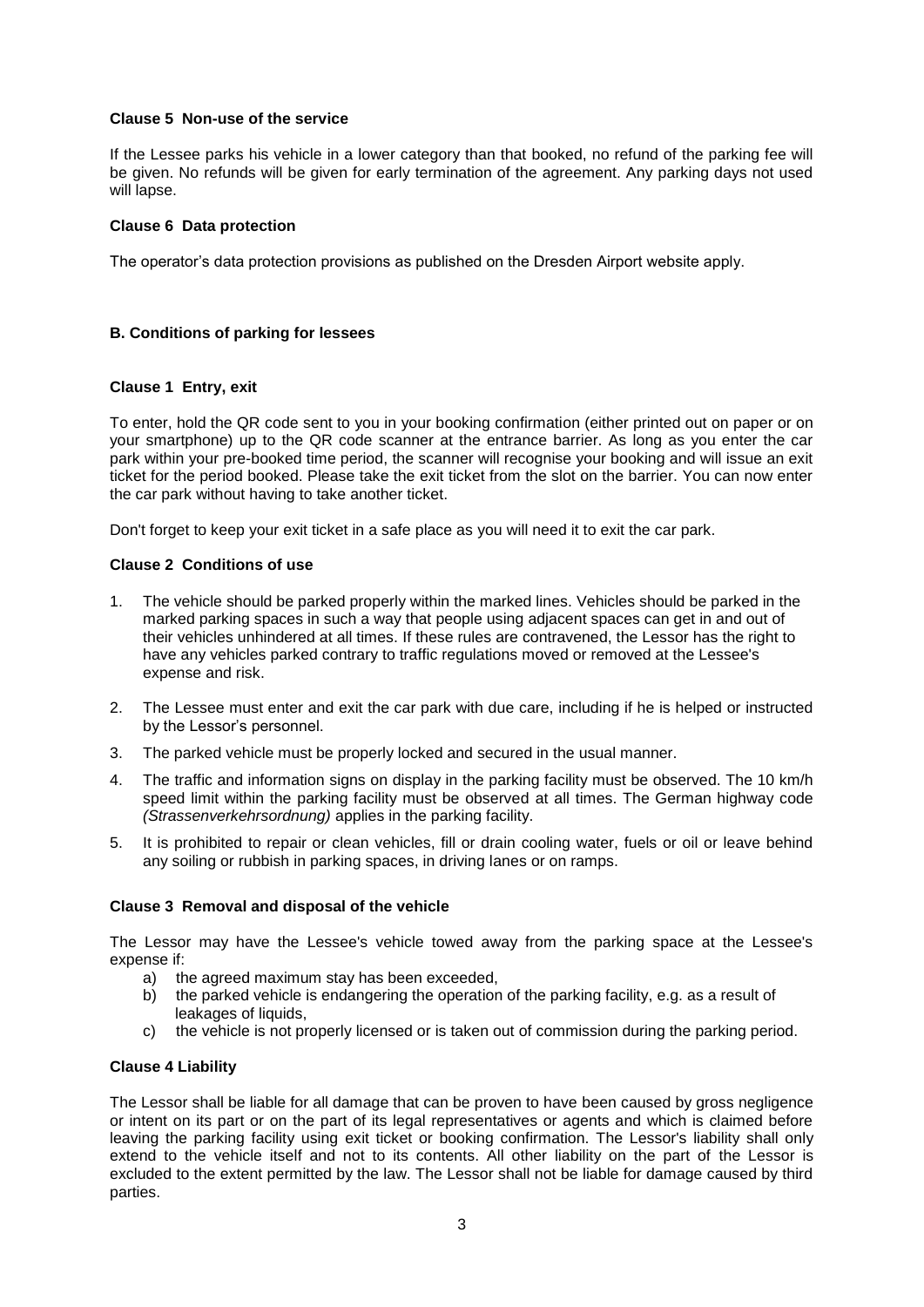If objects other than motor vehicles are parked on the rented parking space in contravention of the agreement, the Lessor's liability shall be limited to gross negligence and intent.

#### **Clause 5 Right of lien**

The Lessor shall have the right of retention and a statutory right of lien in respect of the Lessee's parked car for any claims it may have arising from the rental agreement. If the Lessee defaults on payment of the Lessor's claims, the Lessor may proceed with the sale of the security no less than fourteen days after threatening to do so.

### **C. Other provisions**

The Dresden Airport Use Regulations and its Schedule of Rates and Charges form part of this agreement.

Platform for online dispute resolution:

The European Commission provides a platform dedicated to helping consumers and traders resolve their disputes out-of-court. Consumers who have bought goods or services online can use this site to try to reach a settlement without going to court.

The platform is at:

<https://webgate.ec.europa.eu/odr/>

Please note that we do not participate in any alternative dispute resolution schemes.

#### **D. Applicable law, place of jurisdiction, translations**

- 1. This Agreement is governed by German law.
- 2. If the Lessee is a merchant, the registered office of the Lessor is agreed as the place of jurisdiction for all legal disputes regardless of the legal cause, unless another place of jurisdiction is prescribed by law.
- 3. The German version shall prevail over any translations of these terms of agreement.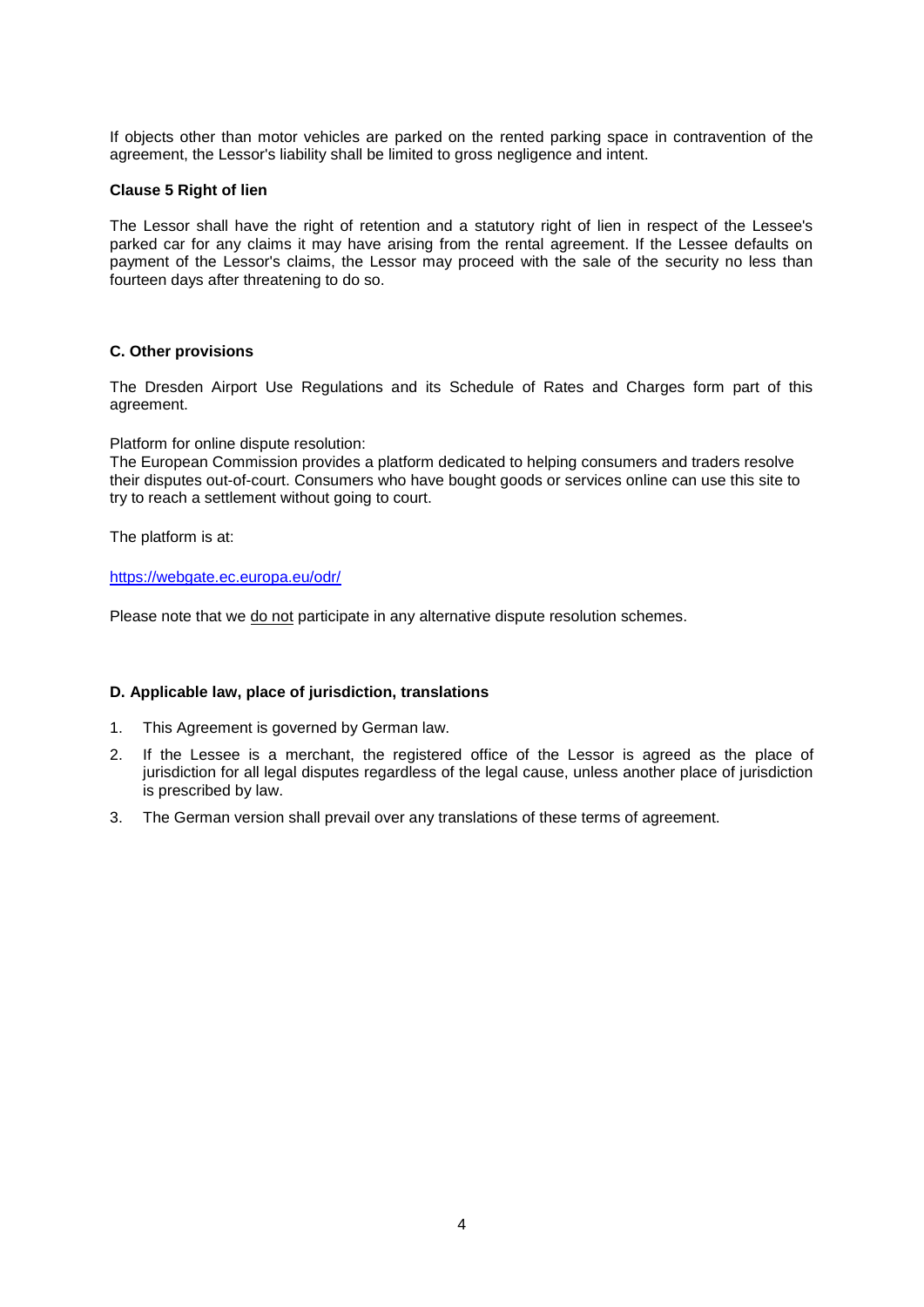# **Cancellation policy for consumers under Section 13 of the German Civil Code**

# **Your right to cancel**

You have the right to cancel this agreement within 14 days without stating your reasons for doing so.

The cancellation period starts on receipt of this cancellation policy on a durable medium, but not before conclusion of the agreement and not before we have fulfilled our duty to provide information in accordance with Section 312(d)1 of the German Civil Code (BGB) in conjunction with Article 246a(1) of the Introductory Act to the German Civil Code (EGBGB).

To exercise your right to cancel, you must send us (Flughafen Dresden GmbH, Flughafenstrasse, 01109 Dresden, email: [service-parken@dresden-airport.de;](mailto:service-parken@dresden-airport.de) fax: +49 (0)351 881 3605) a clear and unambiguous notification of your decision to cancel this agreement (e.g. by letter, fax or email). You can do so using the enclosed specimen cancellation form, but you do not have to use it.

To comply with the cancellation period, it is sufficient for you to send your cancellation notice before the end of the cancellation period.

## **Consequences of cancelling**

If your cancellation is valid, any benefit received by either party to the agreement must be returned. You will be obliged to pay compensation for any services rendered up to the time of cancellation if you were notified of this legal consequence and you explicitly agreed to our commencing performance of our services before the end of the cancellation period before you issued your cancellation notice. In the event of an obligation to pay compensation, this may lead to your nonetheless having to fulfil your contractual payment obligations for the period up to the date of cancellation. Your right to cancel will end early if the agreement has been fulfilled in full by both parties at your explicit request before you exercised your right to cancel. Obligations to refund payments must be met within 30 days. The cancellation period starts for you on the date on which you send your cancellation notice, and for us on the date on which we receive it.

**End of the cancellation policy**